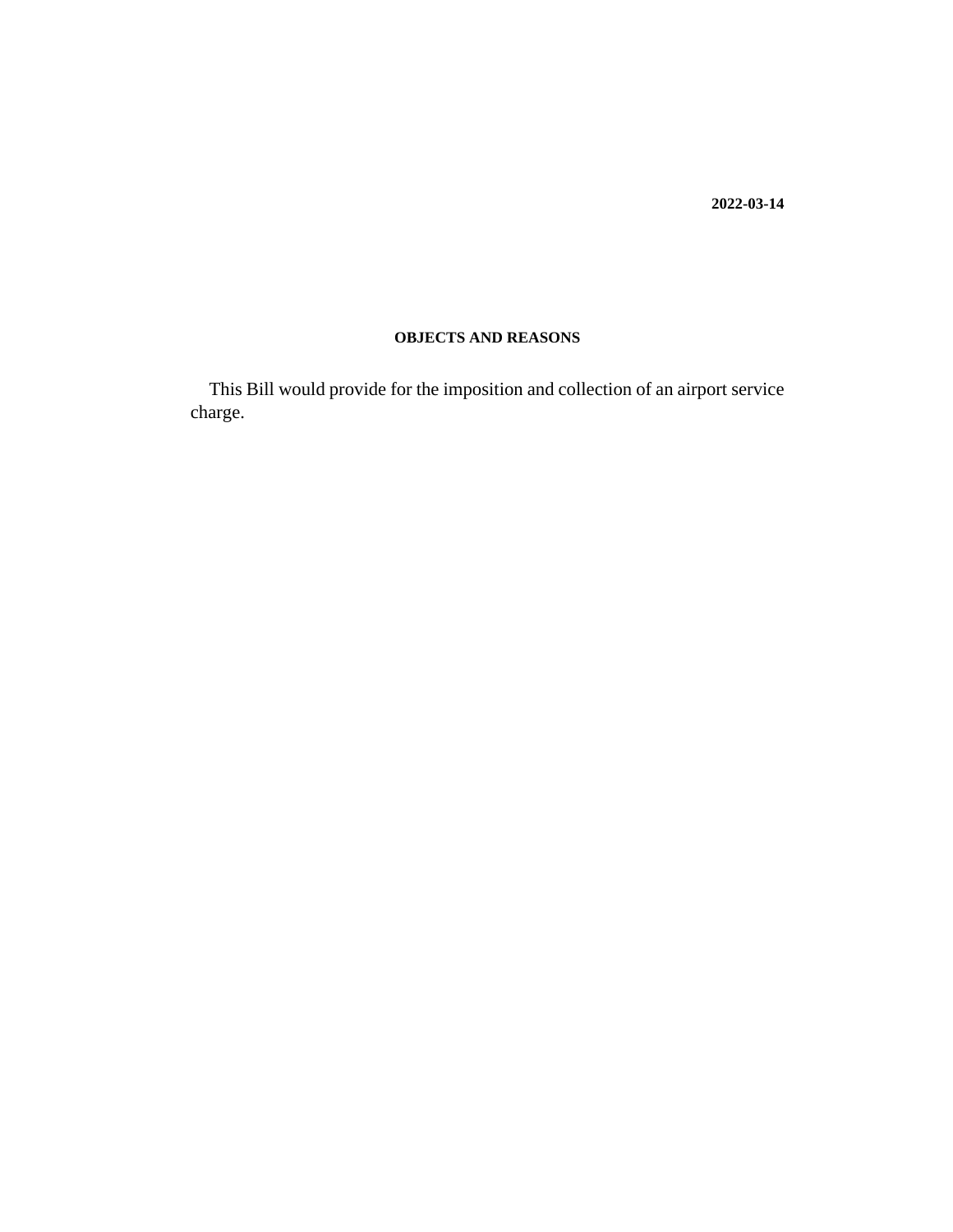## *Arrangement of Sections*

- [Short title](#page-2-0) **1.**
- [Interpretation](#page-3-0) **2.**
- [Airport service charge](#page-4-0) **3.**
- [Carrier to collect charge](#page-4-0) **4.**
- [Collector and others may charge commission](#page-5-0) **5.**
- [Collector to distribute payments](#page-5-0) **6.**
- [Refund](#page-6-0) **7.**
- [Recovery of charge](#page-6-0) **8.**
- **[Offence](#page-6-0) 9.**
- [Regulations](#page-6-0) **10.**
- [Repeal of Cap. 59](#page-6-0) **11.**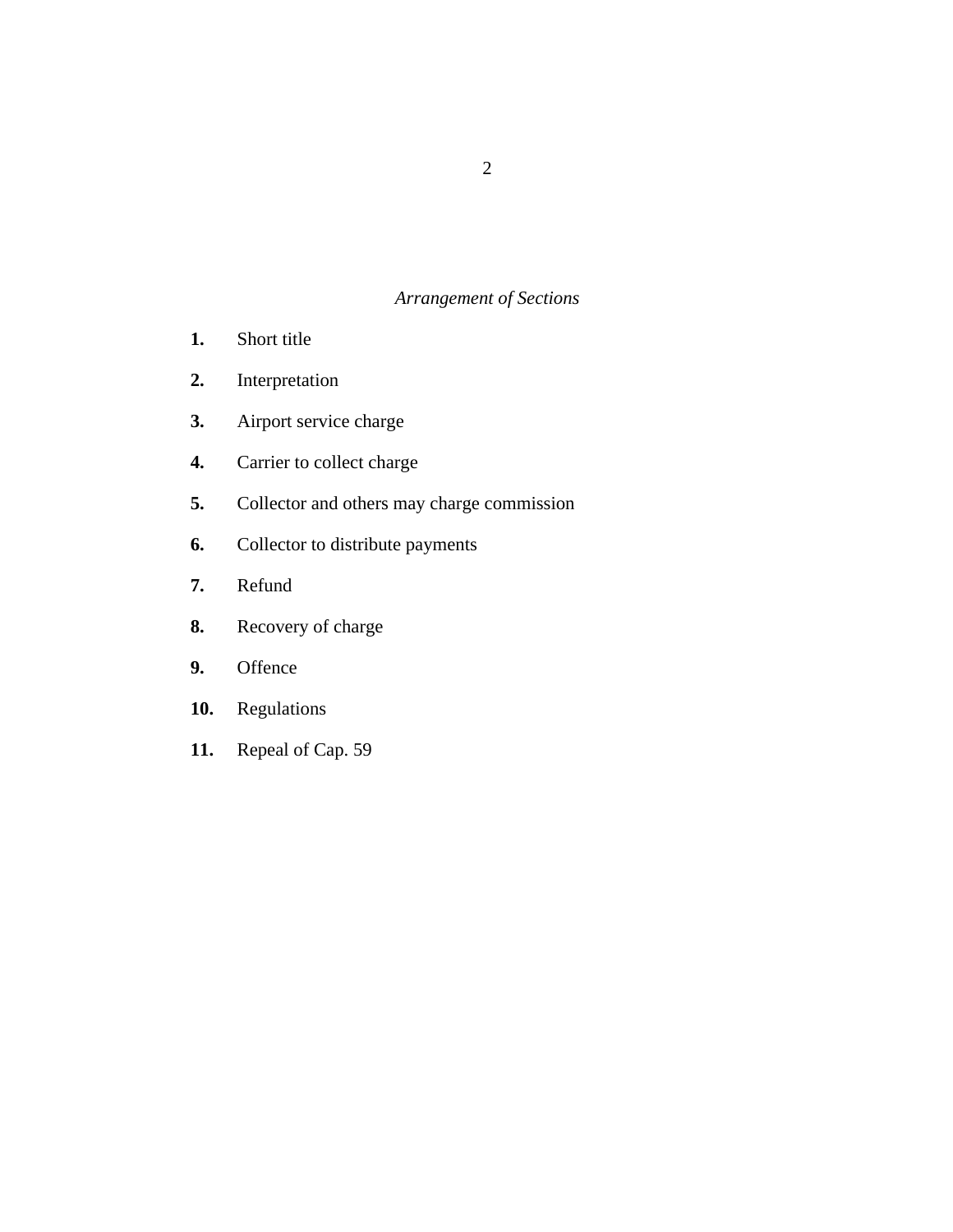#### <span id="page-2-0"></span>**BARBADOS**

A Bill entitled

An Act to provide for the imposition and collection of an airport service charge.

ENACTED by the Parliament of Barbados as follows:

### **Short title**

**1.** This Act may be cited as the *Airport Service Charge Act, 2022*.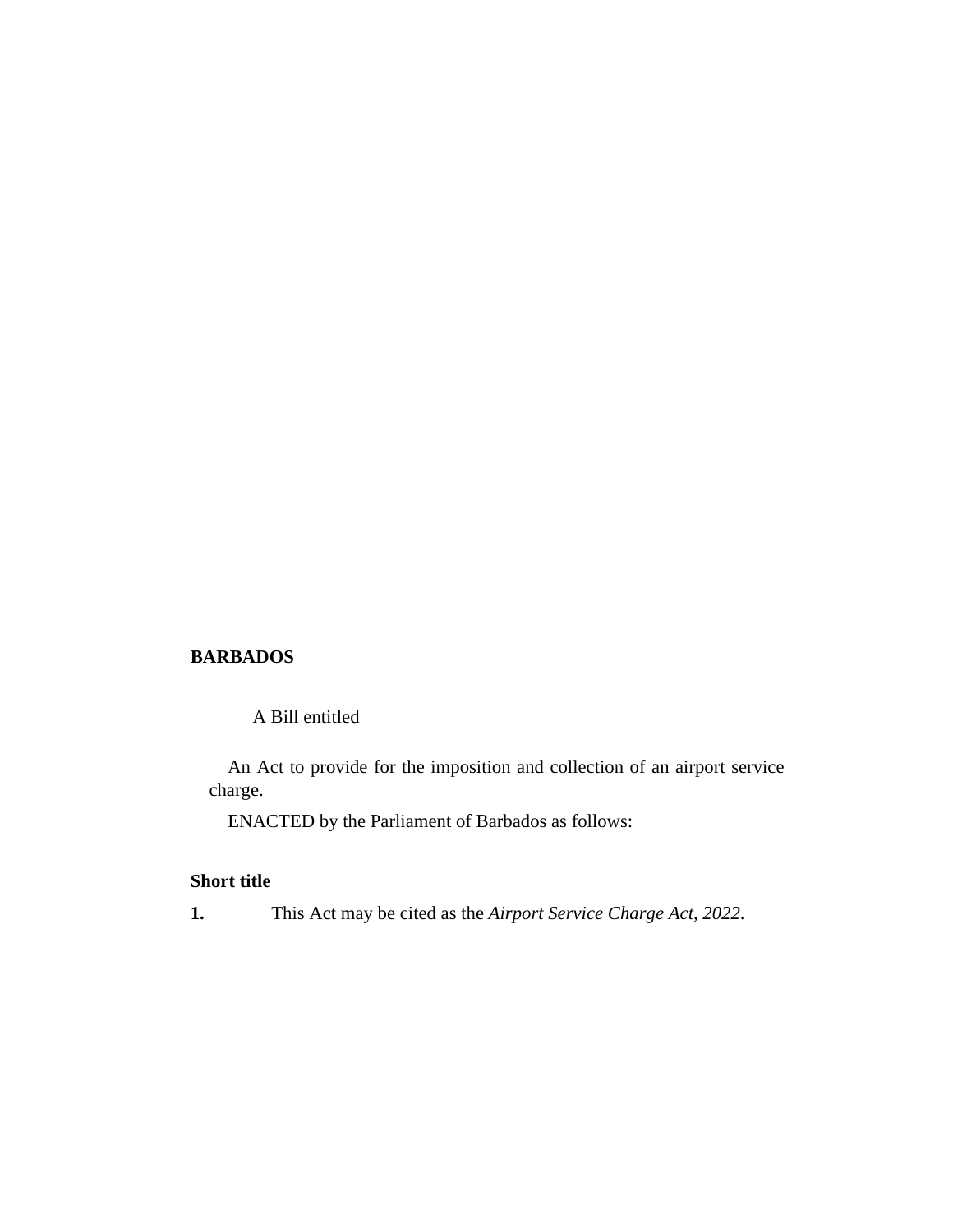#### <span id="page-3-0"></span>**Interpretation**

In this Act, **2.**(1)

"aircraft" means any machine for flying, whether propelled by mechanical means or not, and includes any description of balloon;

"Airport" means the Grantley Adams International Airport;

"airport service charge" or "charge" means the charge imposed by [section 3](#page-4-0);

"carrier" means

- a person who transports passengers by aircraft on a flight from the *(a)* Airport to a place outside Barbados;
- $(b)$  the pilot or other person in command or control of the aircraft;
- $\alpha$  the agent in Barbados of the person referred to in paragraph  $\alpha$ ; and
- where the person referred to in paragraph *(a)* or the agent of the person *(d)* is a corporation, any director or manager of the corporation;
- "collector" means Grantley Adams International Airport Inc. or such other person as may be designated under subsection (2);
- "Community" means the Caribbean Community established by Article 2 of the Revised Treaty of Chaguaramas and includes the CARICOM Single Market and Economy signed at Nassau, the Bahamas on 5th July, 2001;

"regional destination" means

- a member of the Community; *(a)*
- (b) Cuba;
- (c) the Dominican Republic;
- (d) the islands of the British Antilles;
- (e) the islands of the Dutch Antilles;
- $(f)$  the islands of the French Antilles;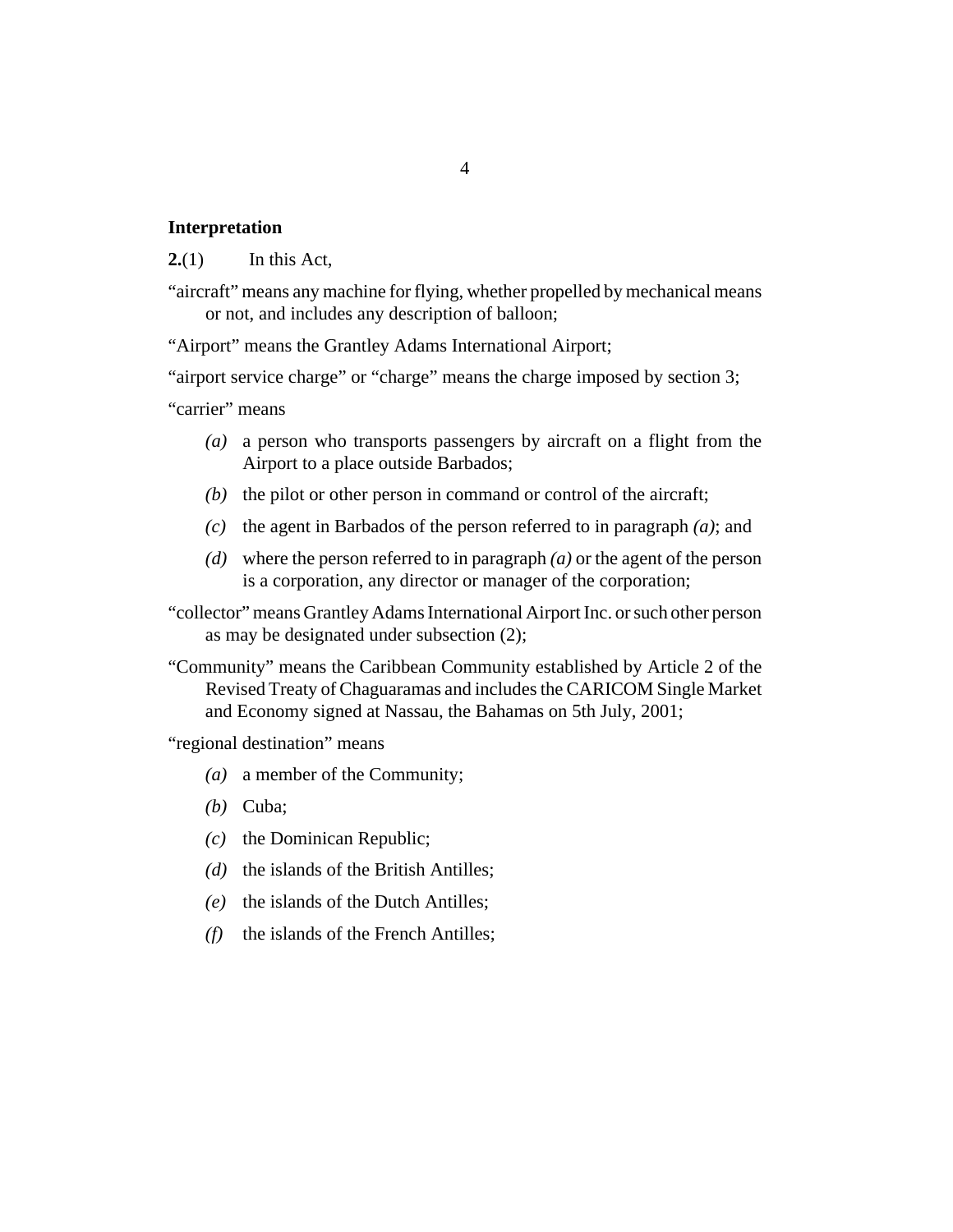- <span id="page-4-0"></span>(g) the Commonwealth of Puerto Rico;
- $(h)$  the Virgin Islands of the United States.

The Minister may by order, subject to negative resolution, designate a person other than Grantley Adams International Airport Inc. to be the collector for the purposes of this Act. (2)

#### **Airport service charge**

There shall be imposed on a person who travels from the Airport to a place outside Barbados, a charge to be known as the airport service charge. **3.**(1)

- Where a person travels to a place which (2)
	- (a) is a regional destination, the charge shall be  $$70$ ;
	- (b) is not a regional destination, the charge shall be  $$140$ .

Notwithstanding subsection (1), the airport service charge shall not be payable in respect of (3)

- staff members of international organizations who, in accordance with *(a)* the terms of the agreement of their respective organizations and the Government of Barbados, are entitled to be exempt from the payment of any charges or taxes on travel undertaken in the performance of their duties;
- (b) children under the age of 2 years;
- in-transit passengers remaining in Barbados for a period not exceeding *(c)* one day; and
- members of the crew of an aircraft. *(d)*

#### **Carrier to collect charge**

A carrier which transports from the Airport to a place outside Barbados, a person by whom the airport service charge is payable shall collect the charge from the person and pay it over to the collector. **4.**(1)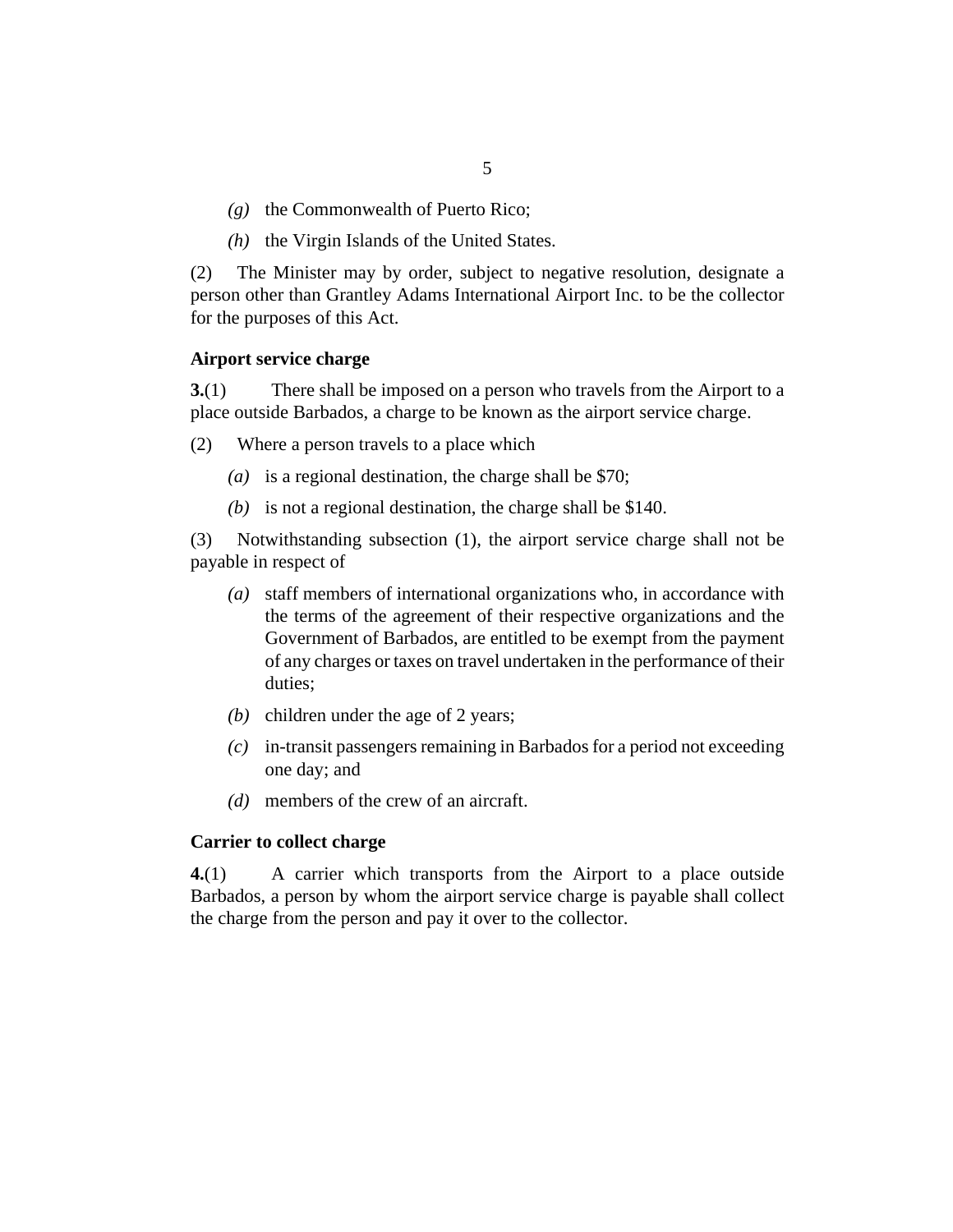<span id="page-5-0"></span>A carrier which fails to collect the charge in accordance with subsection (1) shall, notwithstanding the failure, pay to the collector an amount equal to the charge. (2)

An amount which a carrier is required to pay to the collector under subsection (1) or (2) shall, without further demand, upon presentation of an invoice by the collector, be due and payable (3)

- within one month after the conclusion of the month to which the invoice *(a)* relates; and
- subject to such conditions as may be determined by the collector *(b)* generally or in any particular case.
- A carrier shall, in relation to the charge (4)
	- keep such records; and *(a)*
	- $(b)$  furnish such returns, in such form and to such persons,

as may be determined by the collector to be necessary for the purposes of this Act.

#### **Collector and others may charge commission**

The collector and any other person who collects the airport service charge may, with the written approval of the Minister, charge a commission. **5.**

#### **Collector to distribute payments**

Notwithstanding the right of the collector by virtue of section 5(1) *(c)* of the *[Grantley Adams International Airport \(Transfer of Management and](http://barbadosparliament-laws.com/en/showdoc/cs/286) [Vesting of Assets\) Act](http://barbadosparliament-laws.com/en/showdoc/cs/286)*, Cap. 286 to collect and retain airport charges, all payments received by the collector pursuant to this Act shall be distributed by the collector in accordance with the written instructions of the Minister. **6.**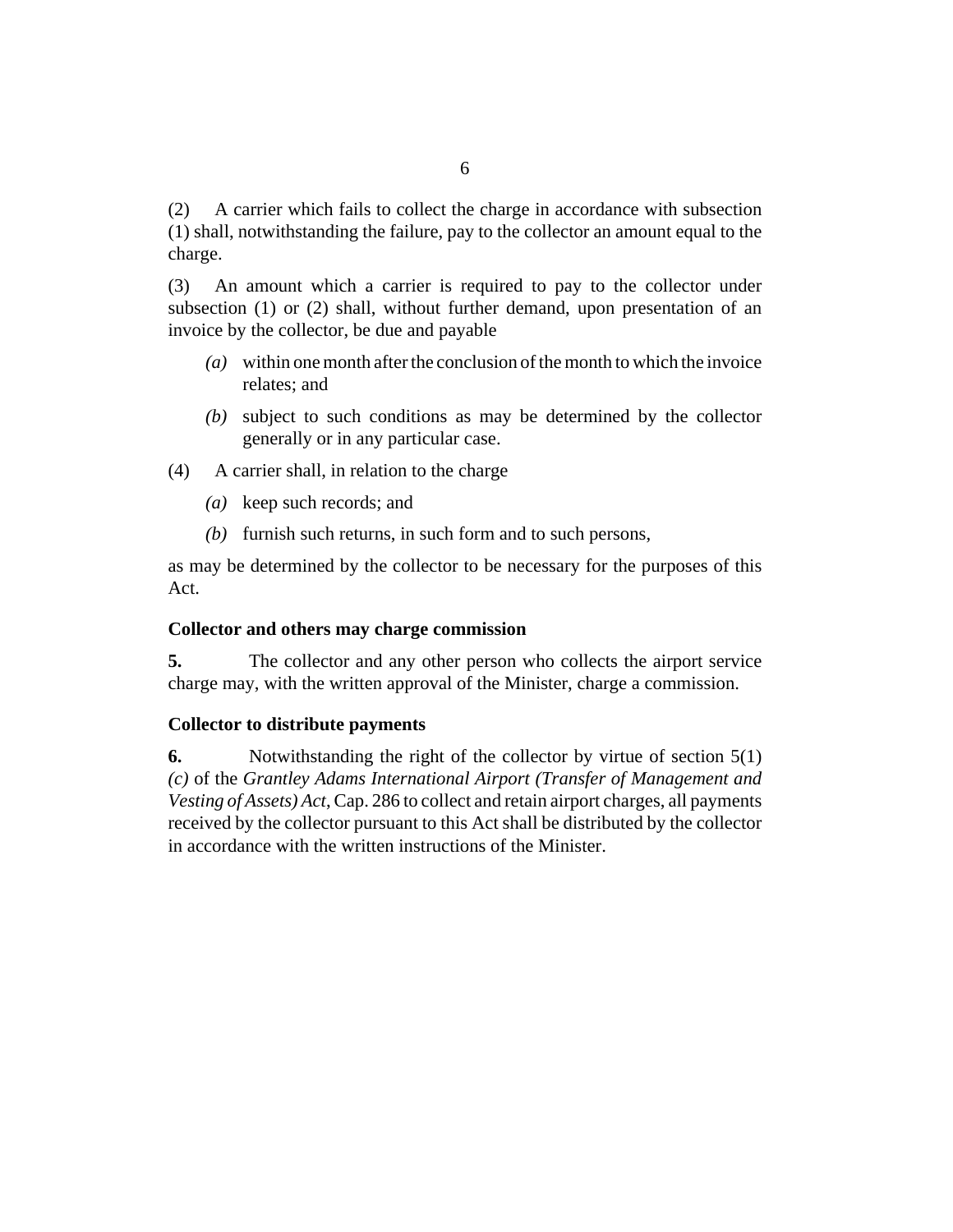## <span id="page-6-0"></span>**Refund**

A person who proves to the satisfaction of the collector that he has paid an amount in excess of the amount that he is required to pay under this Act is entitled to have the amount so paid in excess refunded. **7.**(1)

No claim for a refund under this section shall be entertained after the expiration of 6 months from the date on which payment of the amount in dispute was made. (2)

## **Recovery of charge**

Where any sum, being due and payable pursuant to [section 4](#page-4-0) remains unpaid, the sum may be recovered as a debt due to the Government of Barbados in civil proceedings in the Magistrate's Court for District "A" notwithstanding that the amount exceeds the normal monetary limit on the civil jurisdiction of the court. **8.**

## **Offence**

A carrier which fails to pay over to the collector the airport service charge collected in accordance with [section 4](#page-4-0) or knowingly seeks to retain the charge so collected, is guilty of an offence and is liable upon summary conviction to a fine of \$20,000. **9.**

## **Regulations**

The Minister may make regulations generally to give effect to this Act. **10.**

## **Repeal of Cap. 59**

The *[Airport Service Charge Act](http://barbadosparliament-laws.com/en/showdoc/cs/59)*, Cap. 59 is repealed. **11.**